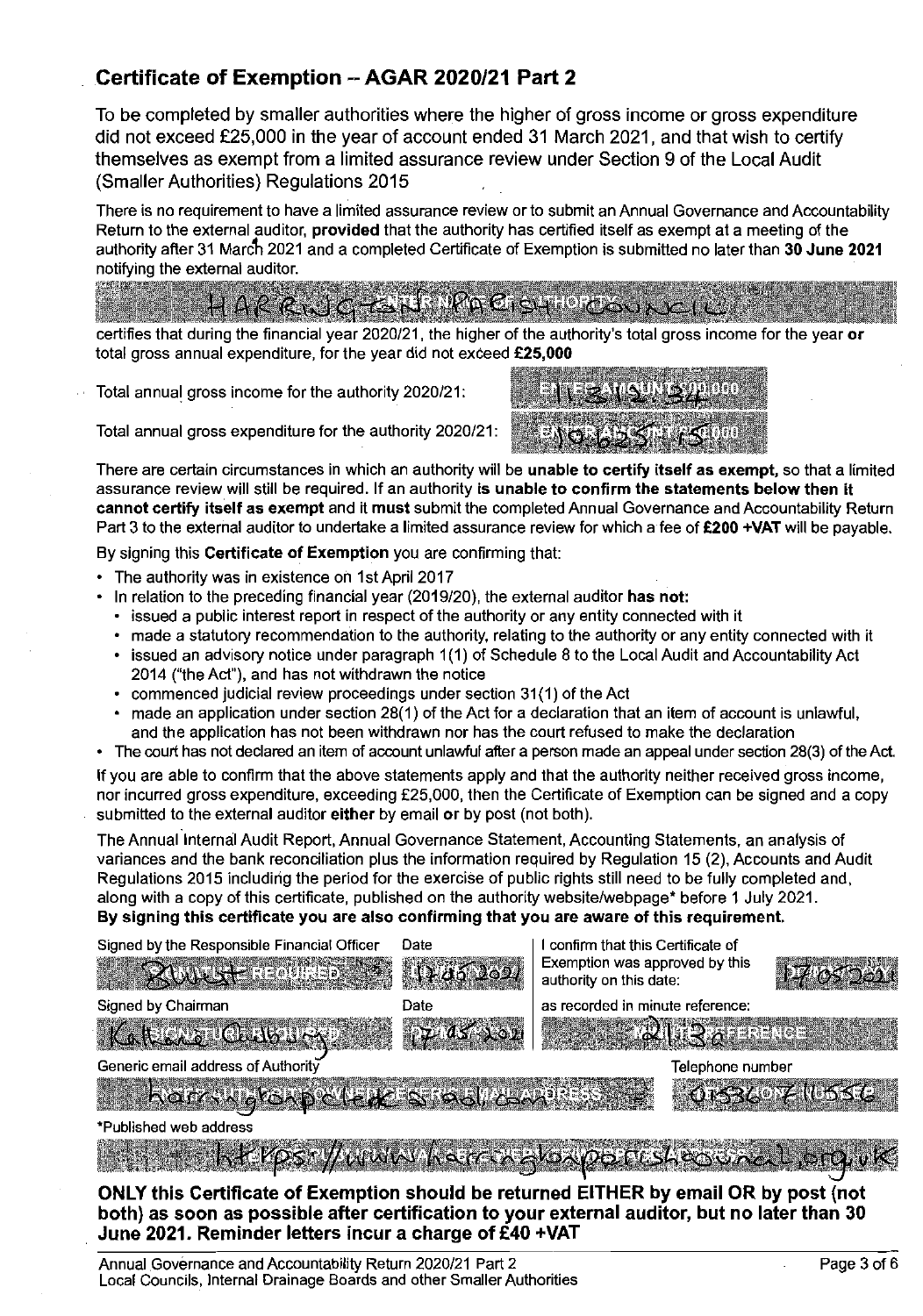# Annual Internal Audit Report 2020/21

# EN MARBAVCERIT h krps://wwwharmallorpand.sulellorg.

During the financial year ended 31 March 2021, this authority's internal auditor acting independently and on the basis of an assessment of risk, carried out a selective assessment of compliance with the relevant procedures and controls in operation and obtained appropriate evidence from the authority.

The internal audit for 2020/21 has been carried out in accordance with this authority's needs and planned coverage. On the basis of the findings in the areas examined, the internal audit conclusions are summarised in this table. Set out below are the objectives of internal control and alongside are the internal audit conclusions on whether, in all significant respects, the control objectives were being achieved throughout the financial year to a standard adequate to meet the needs of this authority.

| Internal control objective                                                                                                                                                                                                                                                                                            | Yes | No <sup>*</sup> | NOI<br>covered** |
|-----------------------------------------------------------------------------------------------------------------------------------------------------------------------------------------------------------------------------------------------------------------------------------------------------------------------|-----|-----------------|------------------|
| A. Appropriate accounting records have been properly kept throughout the financial year.                                                                                                                                                                                                                              | 746 |                 |                  |
| B. This authority complied with its financial regulations, payments were supported by invoices, all<br>expenditure was approved and VAT was appropriately accounted for.                                                                                                                                              | V   |                 |                  |
| C. This authority assessed the significant risks to achieving its objectives and reviewed the adequacy<br>of arrangements to manage these.                                                                                                                                                                            |     |                 |                  |
| D. The precept or rates requirement resulted from an adequate budgetary process; progress against<br>the budget was regularly monitored; and reserves were appropriate.                                                                                                                                               |     |                 |                  |
| E. Expected income was fully received, based on correct prices, properly recorded and promptly<br>banked; and VAT was appropriately accounted for.                                                                                                                                                                    |     |                 |                  |
| F. Petty cash payments were properly supported by receipts, all petty cash expenditure was<br>approved and VAT appropriately accounted for.                                                                                                                                                                           |     |                 |                  |
| G. Salaries to employees and allowances to members were paid in accordance with this authority's<br>approvals, and PAYE and NI requirements were properly applied.                                                                                                                                                    | ◈   |                 |                  |
| H. Asset and investments registers were complete and accurate and properly maintained.                                                                                                                                                                                                                                |     |                 |                  |
| I. Periodic bank account reconciliations were properly carried out during the year.                                                                                                                                                                                                                                   |     |                 |                  |
| J. Accounting statements prepared during the year were prepared on the correct accounting basis<br>(receipts and payments or income and expenditure), agreed to the cash book, supported by an<br>adequate audit trail from underlying records and where appropriate debtors and creditors were<br>properly recorded. |     |                 |                  |
| K. If the authority certified itself as exempt from a limited assurance review in 2019/20, it met the<br>exemption criteria and correctly declared itself exempt. (If the authority had a limited assurance<br>review of its 2019/20 AGAR tick "not covered")                                                         |     |                 |                  |
| L. The authority publishes information on a website/webpage, up to date at the time of the internal<br>audit, in accordance with the Transparency code for smaller authorities.                                                                                                                                       |     |                 |                  |
| M. The authority, during the previous year (2019-20) correctly provided for the period for the<br>exercise of public rights as required by the Accounts and Audit Regulations (evidenced by the<br>notice published on the website and/or authority approved minutes confirming the dates set).                       |     |                 |                  |
| N. The authority has complied with the publication requirements for 2019/20 AGAR<br>(see AGAR Page 1 Guidance Notes).                                                                                                                                                                                                 |     |                 |                  |
| O. (For local councils only)<br>Trust funds (including charitable) – The council met its responsibilities as a trustee.                                                                                                                                                                                               | Yes | No              | Not applicable   |
| For any other risk areas identified by this authority adequate controls existed (list any other risk areas on separate sheets if needed).                                                                                                                                                                             |     |                 |                  |

| ALLEEN FALLER TENCH<br>inne a a <del>ait</del> h neith na a<br>orginature or person who the research of the second with the second with the second of the second second second<br>carried out the internal audit with the second second second second second second second second second second<br>Date 2 PICSIONS<br>"If the response is no blease state the implications and action being taken to address any weakness in commet telephone and | Date(s) internai audit undertaken.       | Name or person who carried out the internal audit |
|---------------------------------------------------------------------------------------------------------------------------------------------------------------------------------------------------------------------------------------------------------------------------------------------------------------------------------------------------------------------------------------------------------------------------------------------------|------------------------------------------|---------------------------------------------------|
|                                                                                                                                                                                                                                                                                                                                                                                                                                                   | 2765/2021                                |                                                   |
|                                                                                                                                                                                                                                                                                                                                                                                                                                                   |                                          |                                                   |
| Thole: If the resconse is the covered obase state when the most recent internal audit work was done in this archaeolowich is a<br>Thexcolanned, or all covactes's mobile drive change internal cubit report musicization why not (ach scribited streds in reeded).                                                                                                                                                                                | <b>Taba separate sheets it heeded if</b> |                                                   |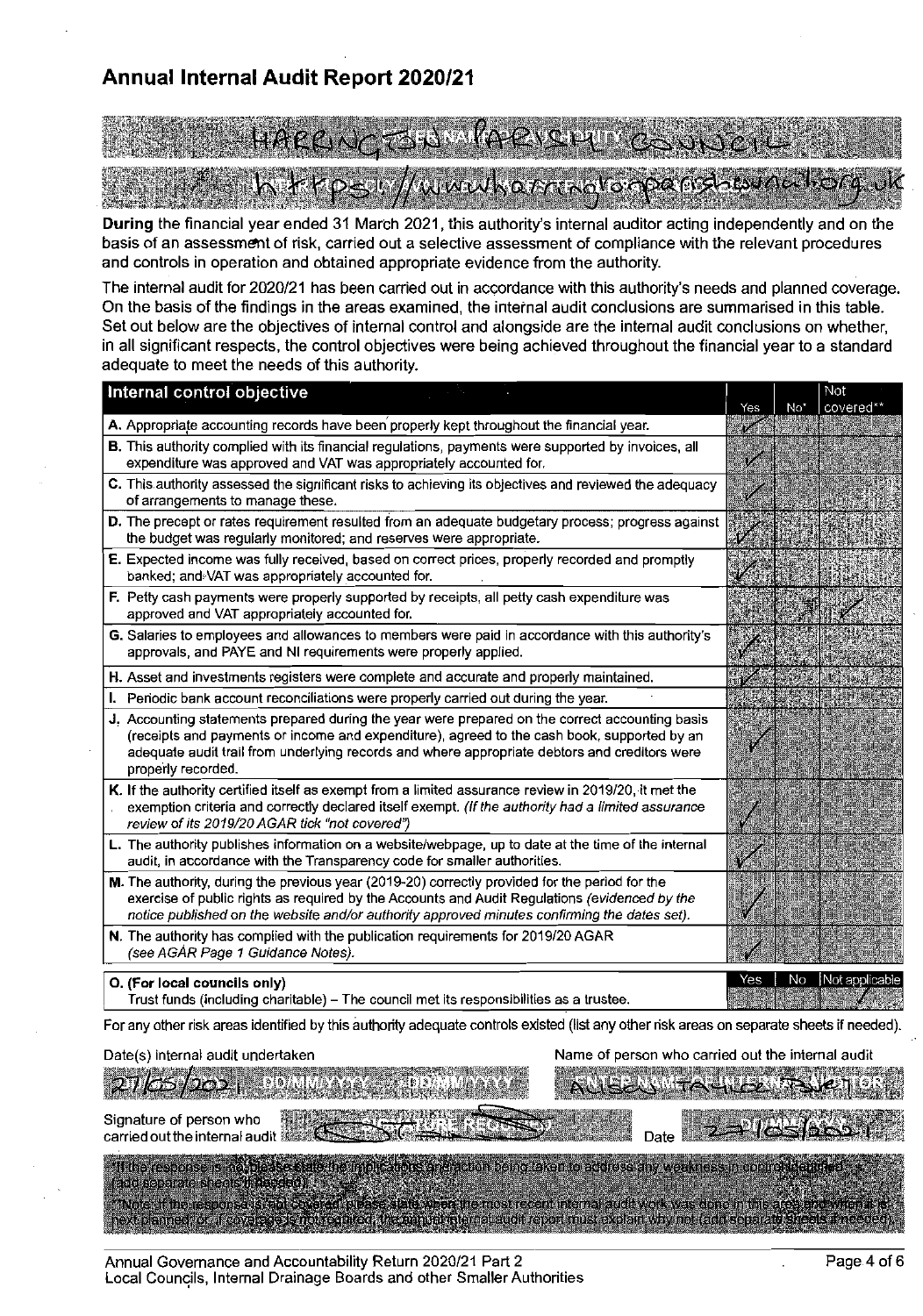# Section 1 - Annual Governance Statement 2020/21

We acknowledge as the members of:

10 D

our responsibility for ensuring that there is a sound system of internal control, including arrangements for the preparation of the Accounting Statements. We confirm, to the best of our knowledge and belief, with respect to the Accounting Statements for the year ended 31 March 2021, that:

| Agreed                                                                                                                                                                                                                                                                                                         |                                        |    |                                                                                                                                                                                               |  |
|----------------------------------------------------------------------------------------------------------------------------------------------------------------------------------------------------------------------------------------------------------------------------------------------------------------|----------------------------------------|----|-----------------------------------------------------------------------------------------------------------------------------------------------------------------------------------------------|--|
|                                                                                                                                                                                                                                                                                                                | Yes                                    | No | 'Yes' means that this authority:                                                                                                                                                              |  |
| 1. We have put in place arrangements for effective financial<br>management during the year, and for the preparation of<br>the accounting statements.                                                                                                                                                           | Web                                    |    | prepared its accounting statements in accordance<br>with the Accounts and Audit Regulations.                                                                                                  |  |
| 2. We maintained an adequate system of internal control<br>including measures designed to prevent and detect fraud<br>and corruption and reviewed its effectiveness,                                                                                                                                           | رئيلا                                  |    | made proper arrangements and accepted responsibility<br>for safeguarding the public money and resources in<br>its charge.                                                                     |  |
| 3. We took all reasonable steps to assure ourselves<br>that there are no matters of actual or potential<br>non-compliance with laws, regulations and Proper<br>Practices that could have a significant financial effect<br>on the ability of this authority to conduct its<br>business or manage its finances. |                                        |    | has only done what it has the legal power to do and has<br>complied with Proper Practices in doing so.                                                                                        |  |
| 4. We provided proper opportunity during the year for<br>the exercise of electors' rights in accordance with the<br>requirements of the Accounts and Audit Regulations.                                                                                                                                        | V. 8                                   |    | during the year gave all persons interested the opportunity to<br>inspect and ask questions about this authority's accounts.                                                                  |  |
| 5. We carried out an assessment of the risks facing this<br>authority and took appropriate steps to manage those<br>risks, including the introduction of internal controls and/or<br>external insurance cover where required.                                                                                  | $\mathcal{H}(\mathcal{O}_\mathcal{O})$ |    | considered and documented the financial and other risks it<br>faces and dealt with them properly.                                                                                             |  |
| 6. We maintained throughout the year an adequate and<br>effective system of internal audit of the accounting<br>records and control systems.                                                                                                                                                                   | Ya                                     |    | arranged for a competent person, independent of the financial<br>controls and procedures, to give an objective view on whether<br>internal controls meet the needs of this smaller authority. |  |
| 7. We took appropriate action on all matters raised<br>in reports from internal and external audit.                                                                                                                                                                                                            | $\gamma_{0.5}$                         |    | responded to matters brought to its attention by internal and<br>external audit.                                                                                                              |  |
| 8. We considered whether any litigation, liabilities or<br>commitments, events or transactions, occurring either<br>during or after the year-end, have a financial impact on<br>this authority and, where appropriate, have included them<br>in the accounting statements.                                     | $V_{\cdot}$                            |    | disclosed everything it should have about its business activity<br>during the year including events taking place after the year<br>end if relevant.                                           |  |
| 9. (For local councils only) Trust funds including<br>charitable. In our capacity as the sole managing<br>trustee we discharged our accountability<br>responsibilities for the fund(s)/assets, including<br>financial reporting and, if required, independent<br>examination or audit.                         | Yes                                    | No | has met all of its responsibilities where as a body<br>N/A<br>corporate it is a sole managing trustee of a local trust<br>or musts.                                                           |  |

\*For any statement to which the response is 'no', an explanation must be published

This Annual Governance Statement was approved at a meeting of the authority on:

and recorded as minute reference:

**TYPE** 

DS. βØ Signed by the Chairman and Clerk of the meeting where approval was given:

| ∾<br>82              | ำhairman |  |
|----------------------|----------|--|
| Tanta de<br>i.<br>22 |          |  |

Other information required by the Transparency Code (not part of the Annual Governance Statement) The authority website/webpage is up to date and the information required by the Transparency Code has Yes been published.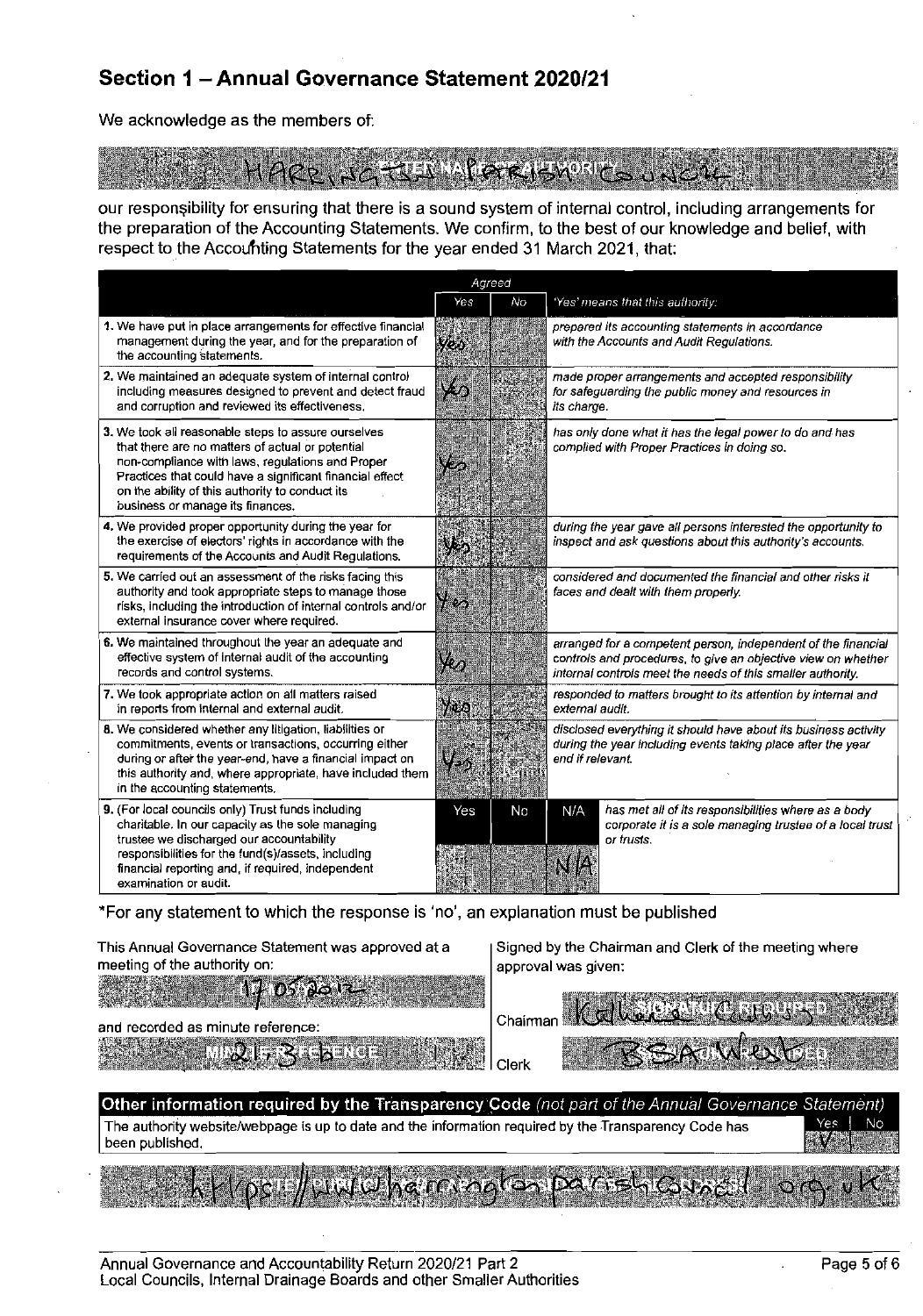# Section 2 - Accounting Statements 2020/21 for

Year ending Notes and guidance 31 March 31 March Please round all figures to nearest £1. Do not leave any boxes blank and report £0 or Nil balances. All figures must 2021 2020  $\mathcal{L}$ agree to underlying financial records. c 1. Balances brought Total balances and reserves at the beginning of the year forward as recorded in the financial records. Value must agree to Box 7 of previous vear.  $2.$  (+) Precept or Rates and Total amount of precept (or for IDBs rates and levies) Levies received or receivable in the year. Exclude any grants received. Total income or receipts as recorded in the cashbook less 3. (+) Total other receipts the precept or rates/levies received (line 2). Include any grants received. 4. (-) Staff costs Total expenditure or payments made to and on behalf of all employees. Include gross salaries and wages, employers NI contributions, employers pension contributions, gratuities and severance payments. Total expenditure or payments of capital and interest 5. (-) Loan interest/capital made during the year on the authority's borrowings (if any). repayments  $6.$  (-) All other payments Total expenditure or payments as recorded in the cashbook less staff costs (line 4) and loan interest/capital repayments (line 5).  $7.$  (=) Balances carried Total balances and reserves at the end of the year. Must forward equal  $(1+2+3) - (4+5+6)$ . 8. Total value of cash and The sum of all current and deposit bank accounts, cash short term investments holdings and short term investments held as at 31 March -To agree with bank reconciliation. The value of all the property the authority owns - it is made 9. Total fixed assets plus long term investments up of all its fixed assets and long term investments as at and assets 31 March. 10. Total borrowings The outstanding capital balance as at 31 March of all loans from third parties (including PWLB). 11. (For Local Councils Only) Disclosure note No The Council as a body corporate acts as sole trustee for Yes re Trust funds (including charitable) and is responsible for managing Trust funds or assets. N.B. The figures in the accounting statements above do not include any Trust transactions. I certify that for the year ended 31 March 2021 the Accounting I confirm that these Accounting Statements were

Statements in this Annual Governance and Accountability Return have been prepared on either a receipts and payments or income and expenditure basis following the guidance in Governance and Accountability for Smaller Authorities - a Practitioners' Guide to Proper Practices and present fairly the financial position of this authority. Signed by Responsible Financial Officer before being

presented to the authority for approval

approved by this authority on this date:

as recorded in minute reference:

 $\mathbb{Z} \times \mathbb{Z}$ 

Οð

Signed by Chairman of the meeting where the Accounting Statements were approved

Date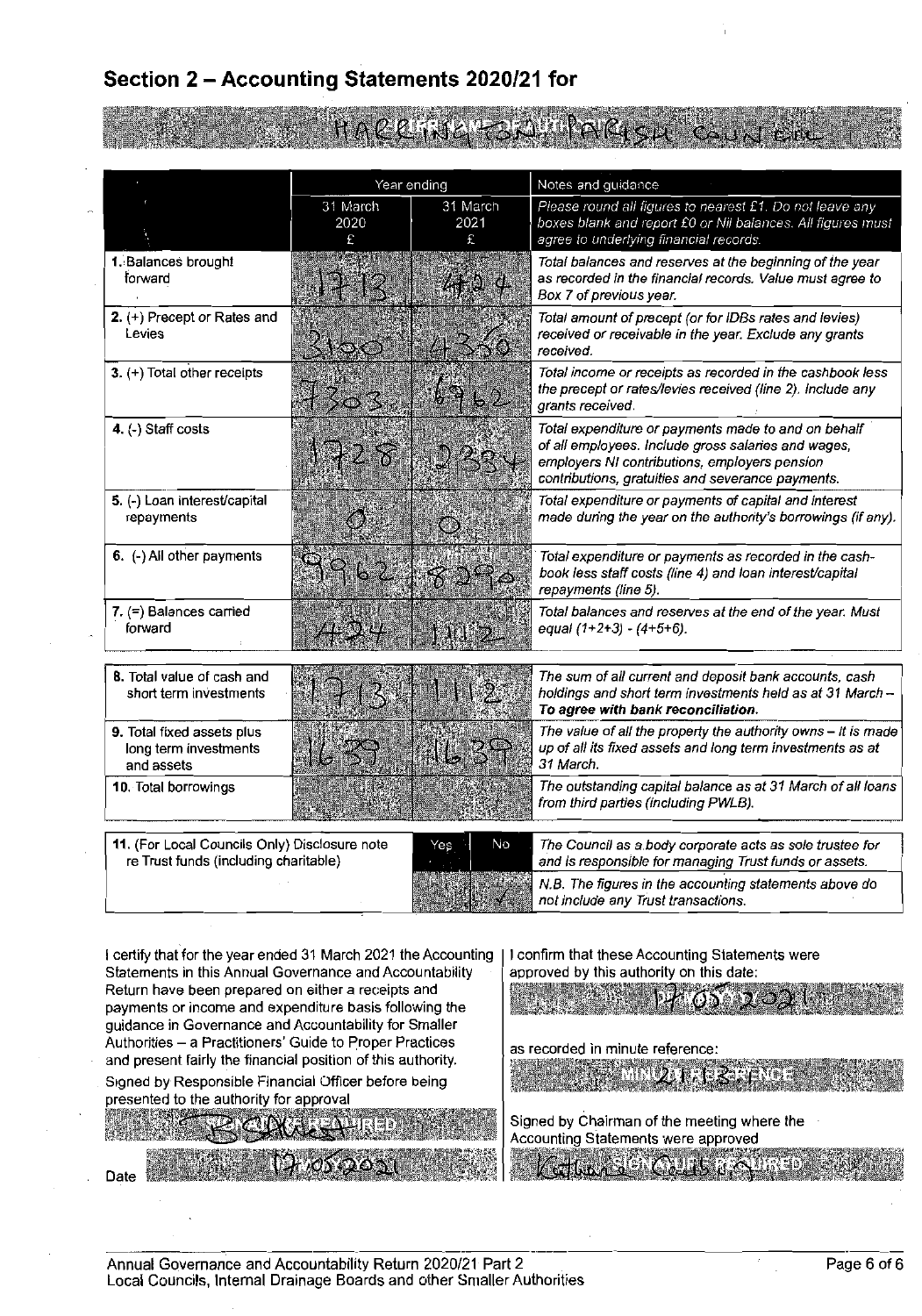### Harrington Parish Council

#### Audit for 2020-2021

#### Explanation of variances

Harrington Parish Council obtained a grant of £4500 in December 2020 in order to continue with Neighbourhood Plan development.

The invoices from the consultancy firm, Yourlocale included VAT to a total of £5400 which exceeded the grant. Adjustment was made by transferring reserve money to the current account to pay for invoice.

The VAT was claimed in March but had not been received at the end of the financial year.Thus the Neighbourhood Plan accounts distorted the accounts for the financial year 2020.-21.

Agrant was obtained from Kettering Borough Council to support the project to restore the Heritage Information Boards, this was completed in this financial year.

Subscription to Zoom was unexpected and was more costly than the budget set for hire of the Village Hall.

Parish Clerk RFO

15th April 2021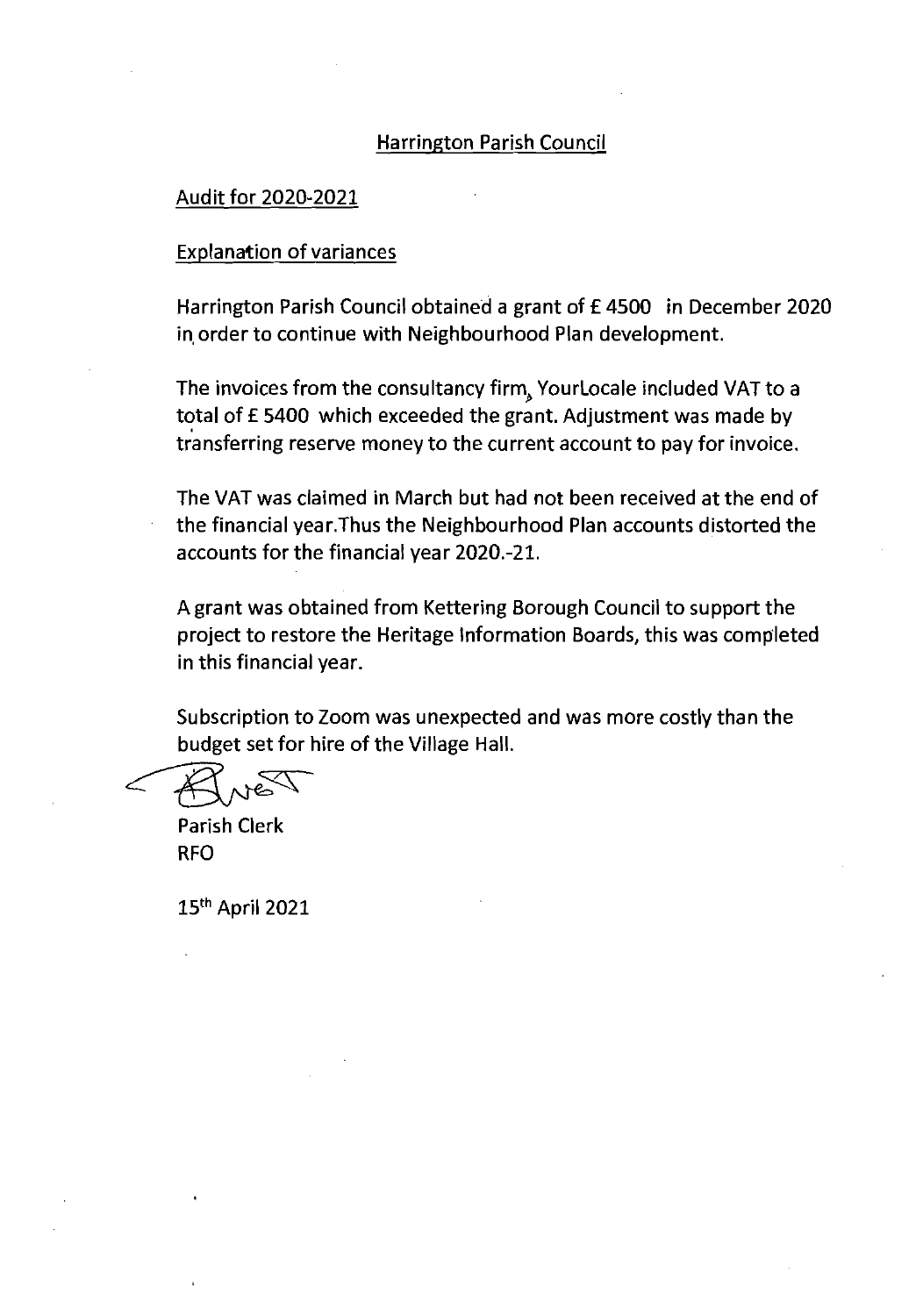

# **Current Account**

| Previous balance    | 1,093.68 |  |  |
|---------------------|----------|--|--|
| Nithdrawn           | 0.00     |  |  |
| <sup>d</sup> oid in | 0.00     |  |  |
| New balance         | 1,093.68 |  |  |

Your deposit is aligible for protection under the Financial St<br>Compansation Scheme (FSCS). An FSCS Information Sheet and list<br>exclusions will be provided to you on an annual basis. For fur<br>information about the compensatio the FSCS wabsita at www.FSCS.org.uk

If you have changed your address or telephone number, please let us know

HARRINGTON PARISH COUNCIL

**BIC** NHBK GB 2L GB29 NHBK 5361 3300 **TBAN** 

y

# **Business Reserve Account**

| Previous balance   | 1,378.41 |
|--------------------|----------|
| Withdrawn          | 1,300.00 |
| Poid in            | 0.01     |
| <b>New balance</b> | 78,42    |

Your deposit is eligible for protection under the Financial Sen Compensation Scheme (FSCS). An FSCS Information Sheet and list<br>exclusions will be provided to you on an annuel basis. For furt information about the compansation provided by the FSCS, rafer the FSCS website at www.FSCS.org.uk

Interest rate: 0.01% Gross / 0.01% AER

If you have changed your address or telephone number, pleese let us know

**Branch details** Kettering Branch 16 High Street Kettering Northants **NN16 8SZ** 

00767421<br>01

2<br>01370

I34200/00787421/I \$36133/01370

**B WEST PARISH CLERK HPC** HARRINGTON LODGE ORTON, KETTERING **NORTHAMPTON NN14 1LN** 

For Bonk use

じ

**NN16 8SZ** 

Account Number 00771309 Branch sort code 53-61-33 **National Westminster Bank Plc** 

ca Natwest

0078742<br>01 2<br>01571

**Bronch details** Kettering Branch 16 High Street Kettering Northents

I34200/00787423/I 536133/01371



MRS B HEST HARRINGTON LODGE ORTON, KETTERING **NORTHAMPTON NN14 1LN** 

For Bank use

Account Number 43899803 Branch sort code 53-61-33 National Westminster Bank Plc

HARRINGTON PARISH COUNCIL

**BIC** NHBK GB 2L GB74 NHBK 5361 3343 **TBAN**